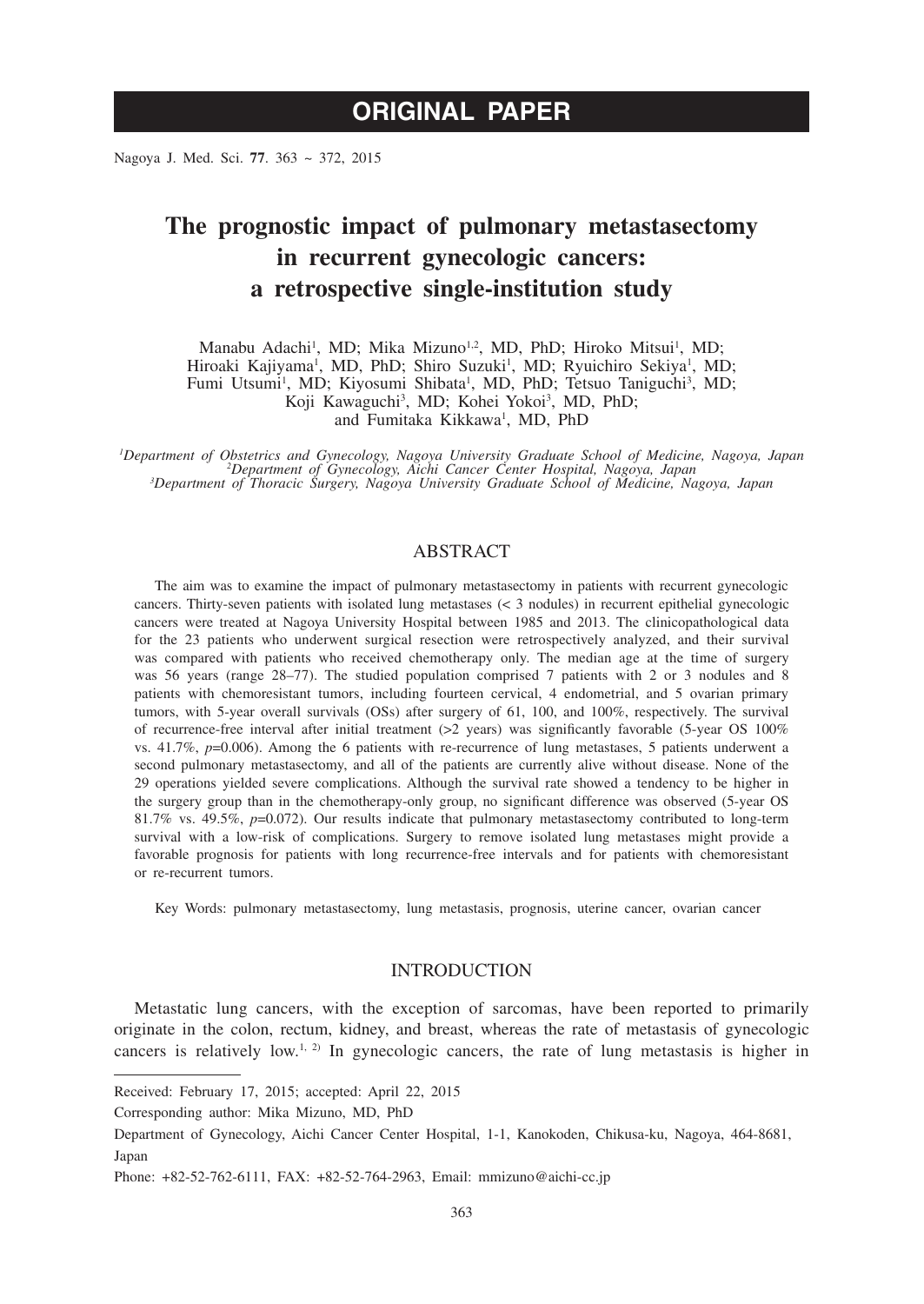patients with choriocarcinoma<sup>3)</sup> or sarcoma<sup>4, 5)</sup> than in patients with epithelial gynecologic cancers, such as cervical, endometrial or ovarian carcinoma.<sup>6-10)</sup> In addition, the frequency of cases with isolated lung metastasis is low in patients with recurrent epithelial tumors because most tumors in these patients metastasize to the pelvis, vagina, peritoneum, or lymph nodes. Therefore, the first line of treatment for these patients is often chemotherapy.<sup>11)</sup> As a surgical treatment for patients with recurrent endometrial carcinoma, it has been reported that reductive surgery of the central pelvis-vagina area, when it is the only site of recurrence other than the lungs, is significantly associated with survival.<sup>12)</sup> However, some authors have shown a favorable prognosis after surgery for lung metastases in uterine malignancies, including sarcomas and epithelial tumors.<sup>2, 13, 14)</sup> Therefore, the prognosis for patients with recurrent gynecologic epithelial cancers and isolated lung metastasis is unclear, especially regarding whether they would benefit from pulmonary resection.

The aim of our study was to analyze the long-term outcomes of pulmonary metastasectomy at a single institution with respect to clinicopathological factors in patients with recurrent gynecologic epithelial cancers.

## **METHODS**

Between January 1985 and December 2013, 3,110 patients with epithelial gynecologic cancers were registered and treated at Nagoya University Hospital. We analyzed all patients with epithelial gynecologic cancers, including cervical, endometrial, and ovarian cancer, except germ cell tumors, choriocarcinomas, and sarcomas. Approval from the Ethics Committee of our hospital was obtained before the study was registered. A total of 166 (5.3%) of the 3,110 patients were diagnosed with lung metastasis. In this study, a lung nodule that measured more than 1 cm according to computed tomography (CT) images that were obtained over time was defined as a lung metastasis. Of the 166 patients, those who had multiple lung metastases (i.e., more than 3 nodules), those who had metastasis in multiple organs, and those who had synchronous primary disease were excluded. Thirty-seven patients with lung metastases (<3 nodules) during recurrence remained; of these patients, 23 (62.2%) underwent surgical treatment, 12 (32.4%) received chemotherapy only, and 2 received radiotherapy (5.4%). One patient who had already been treated for other metastases was included in each treatment group. The prognoses for the 23 patients were retrospectively evaluated according to their clinicopathological factors. Pathological staging was assessed according to the International Federation of Gynecology and Obstetrics (FIGO) criteria, and all of the tumors were histologically classified according to the World Health Organization classification.

All of the surgical patients received standard treatment for each primary cancer as an initial treatment, including 18 patients (78.2%) who underwent radical surgery with or without adjuvant therapy and 5 patients (21.7%) who received primary chemoradiation. With regard to chemotherapy, a platinum-based regimen was used for all patients as first-line chemotherapy. All of the patients achieved remission after the initial treatments.

Each patient underwent surgery with a conventional thoracotomy or a video-assisted thoracic surgery (VATS) approach for pulmonary metastasectomy. Conventional thoracotomy consisted of a wedge resection, lobectomy, or segmentectomy via open thoracotomy. After the diagnosis of lung metastases, whether the patients received preoperative chemotherapy was determined individually for each case. With regard to the chemotherapy regimen, patients with a recurrence-free interval longer than 6 months received platinum-based chemotherapy, whereas patients with a recurrencefree interval of less than 6 months received non-platinum chemotherapy. Complications and side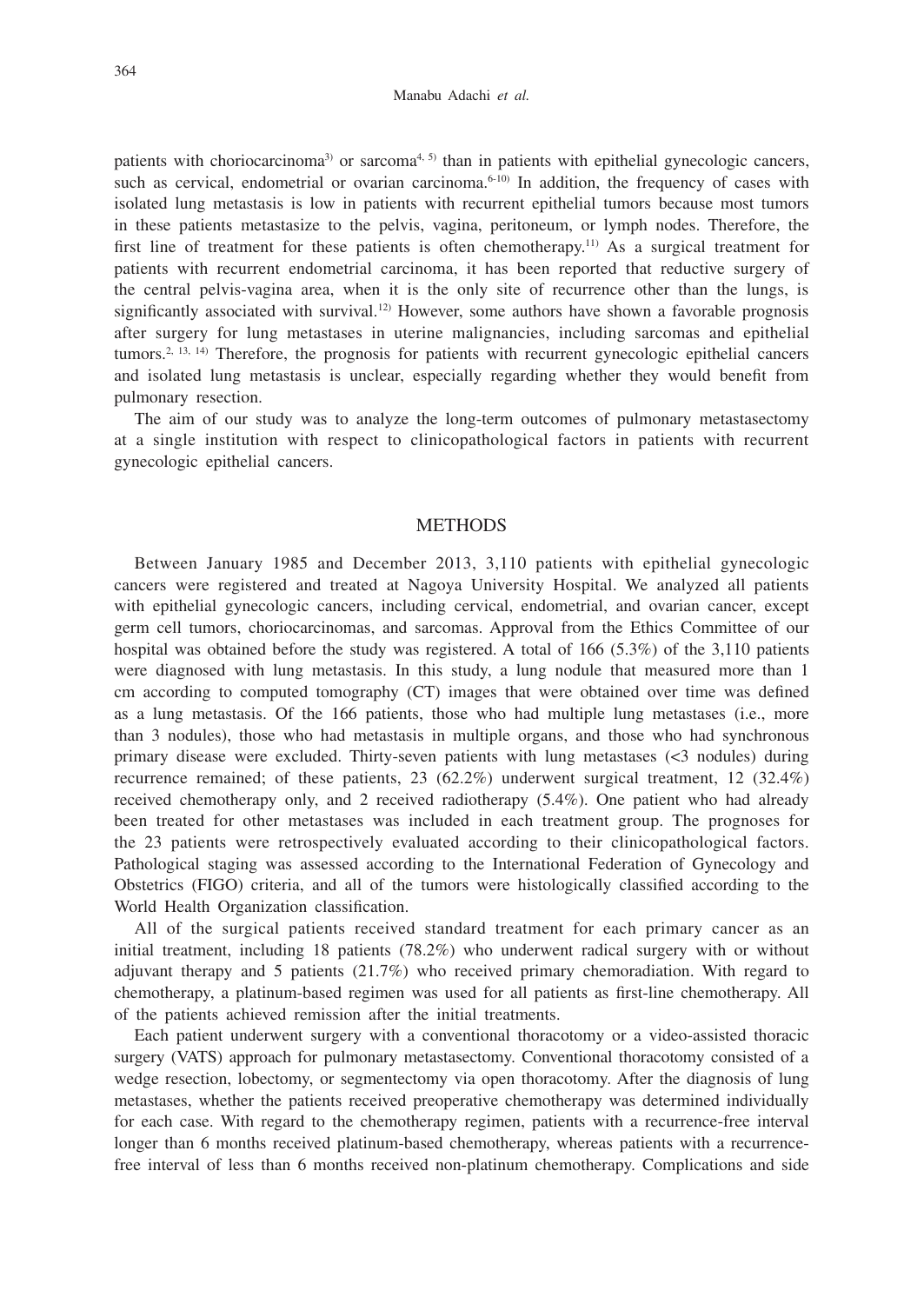effects were estimated with the Common Terminology Criteria for Adverse Events (CTCAE, version 4).

All of the responses to treatment were evaluated according to the guidelines of the Response Evolution Criteria in Solid Tumors (RECIST, version 1.1). To evaluate the re-recurrence rate after pulmonary metastasectomy, a CT scan was performed every six months for the first year and then once a year for five years. The patients who received chemotherapy only underwent a CT scan every 3–6 months during treatment, then every year for five years thereafter to confirm whether a complete response (CR) had been achieved.

Survival was measured from the date of diagnosis until the date of death or the date of the final follow-up visit, whichever occurred first. Disease free-survival (DFS) and overall survival (OS) curves were calculated using the Kaplan-Meier method, and the significance was determined using log-rank tests. Categorical data were analyzed using the chi-squared test or Fisher's exact test for comparisons of each group; *p*-values less than 0.05 were considered statistically significant. All of the statistical analyses were performed using the Statistical Package for Social Science (SPSS) software package for Windows®, version 21.

## RESULTS

## *Patient characteristics and survival*

The characteristics and survival of the 23 patients who underwent pulmonary metastasectomy are summarized in Table 1. The interval between the initial treatment and recurrence as lung metastases ranged from 7 to 117 months (median 28.5 months). The median age at the time of surgery was 56 years old (range  $28-77$ ). Fifteen patients, including 11 with only one pulmonary nodule and 4 patients with 2 nodules, first underwent pulmonary metastasectomy after confirmation that no other recurrent tumors were present. Eight patients received first-line chemotherapy, 2 patients with advanced primary cancers, 2 patients with re-recurrent tumors, and 3 patients with 2 pulmonary nodules each. The mean number of chemotherapy cycles was 5.1 (range 3–8). The disease control rate was  $62.5\%$  (1 with a CR, 1 with a partial response (PR), and 3 with stable disease (SD)); of the remaining 37.5%, all 3 patients had progressive disease (PD). Therefore, pulmonary metastasectomy was selected for these patients as the next mode of treatment. The 1 patient with a CR underwent this surgery due to a re-recurrence at the same site within 1 year. A total of 5 patients (21.7%) underwent 3 cycles of post-surgery chemotherapy, whereas the remaining 18 patients received no treatments after surgery.

The median follow-up duration was 47 months (range 9.9–180) after pulmonary metastasectomy. In the 23 patients who underwent the surgery, 10 patients (43.4%) experienced rerecurrence, three of the 10 patients died from their disease, and the 5-year OS rate was 81.7% among all 23 patients. The primary disease in the 3 patients who died was cervical cancer, and all of these patients experienced recurrence within six months of surgery. Table 1 shows that no significant differences were observed in OS with respect to age, primary disease, stage, or surgical procedure. However, a significant difference was observed between the histological types mucinous adenocarcinoma and endometrioid adenocarcinoma (5-year OS 50% vs. 100%, respectively,  $p=0.044$ , Figure 1-A). The survival rate in patients who were diagnosed with a recurrence more than 2 years after their initial treatment was significantly higher than in patients who were diagnosed within 2 years  $(100\%$  vs.  $41.7\%$ , respectively,  $p=0.006$ , Figure 1-B).

## *Re-recurrence after pulmonary metastasectomy*

The medical data for the 10 cases of re-recurrence are summarized in Table 2. The interval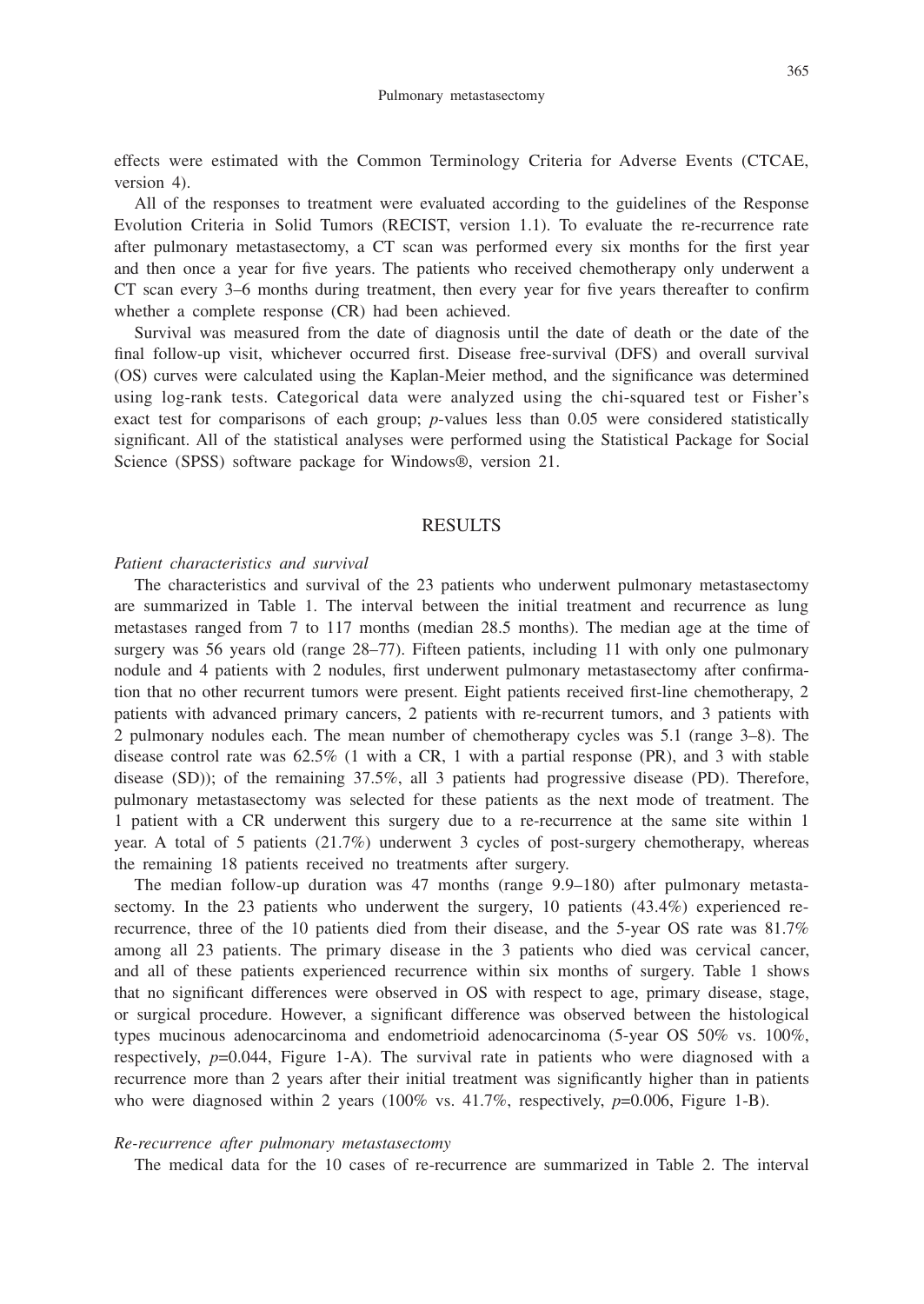| Variables                                    | Number | 5-year OS | $\boldsymbol{P}$ |
|----------------------------------------------|--------|-----------|------------------|
| Age(years)                                   |        |           |                  |
| <60                                          | 13     | 65.6%     | 0.109            |
| >60                                          | 10     | 100.0%    |                  |
| Primary disease                              |        |           |                  |
| Cervical cancer                              | 14     | 61.0%     | 0.145            |
| Endometrial cancer                           | 4      | 100.0%    |                  |
| Ovarian cancer                               | 5      | 100.0%    |                  |
| Histological type                            |        |           |                  |
| Squamous carcinoma                           | 9      | 75.0%     | 0.178            |
| Mucinous adenocarcinoma                      | 5      | 50.0%     |                  |
| Endometrioid adenocarcinoma                  | 8      | 100.0%    | $\ast$           |
| Serous adenocarcinoma                        | 1      | 100.0%    |                  |
| FIGO Stage                                   |        |           |                  |
| $\mathbf{I}$                                 | 13     | 80.0%     | 0.640            |
| $\mathbf{I}$                                 | 5      | 100.0%    |                  |
| III, IV                                      | 5      | 66.7%     |                  |
| Number of pulmonary metastases               |        |           |                  |
| 1                                            | 16     | 77.1%     | 0.366            |
| 2 or 3                                       | 7      | 100.0%    |                  |
| Recurrence-free interval                     |        |           |                  |
| $<$ 2 years                                  | 8      | 41.7%     | 0.006            |
| $>2$ years                                   | 15     | 100.0%    |                  |
| Chemotherapy before pulmonary metastasectomy |        |           |                  |
| Yes                                          | 9      | 68.6%     | 0.271            |
| N <sub>o</sub>                               | 14     | 90.9%     |                  |
| Pulmonary metastasectomy                     |        |           |                  |
| <b>VATS</b>                                  | 13     | 90.0%     | 0.446            |
| Conventional thoracotomy                     | 10     | 71.4%     |                  |

**Table 1** Patient characteristics and survival after pulmonary metastasectomy

OS: Overall survival, Recurrence-free interval: the interval between initial treatment and recurrence in the lung, VATS: video-assisted thoracic surgery. Conventional thoracotomy included 5 lobe, 4 segment, and 1 wedge resection.

\* Mucinous vs. endometrioid adenocarcinoma; *p*=0.044

between surgery and re-recurrence ranged from 2.2 to 41.6 (median 18.8) months, and the 5-year DFS rate was  $44.7\%$ . Of the 10 patients, 6 (60%) tumors appeared in the lung, 2 (20%) in a pelvic organ, 1 (10%) in distant lymph nodes, and 1 (10%) in the muscles. Five of 6 patients with lung metastasis underwent pulmonary metastasectomy again, and the remaining 1 patient with multiple bilateral lung metastases received chemotherapy. Of these 5 patients, 1 patient with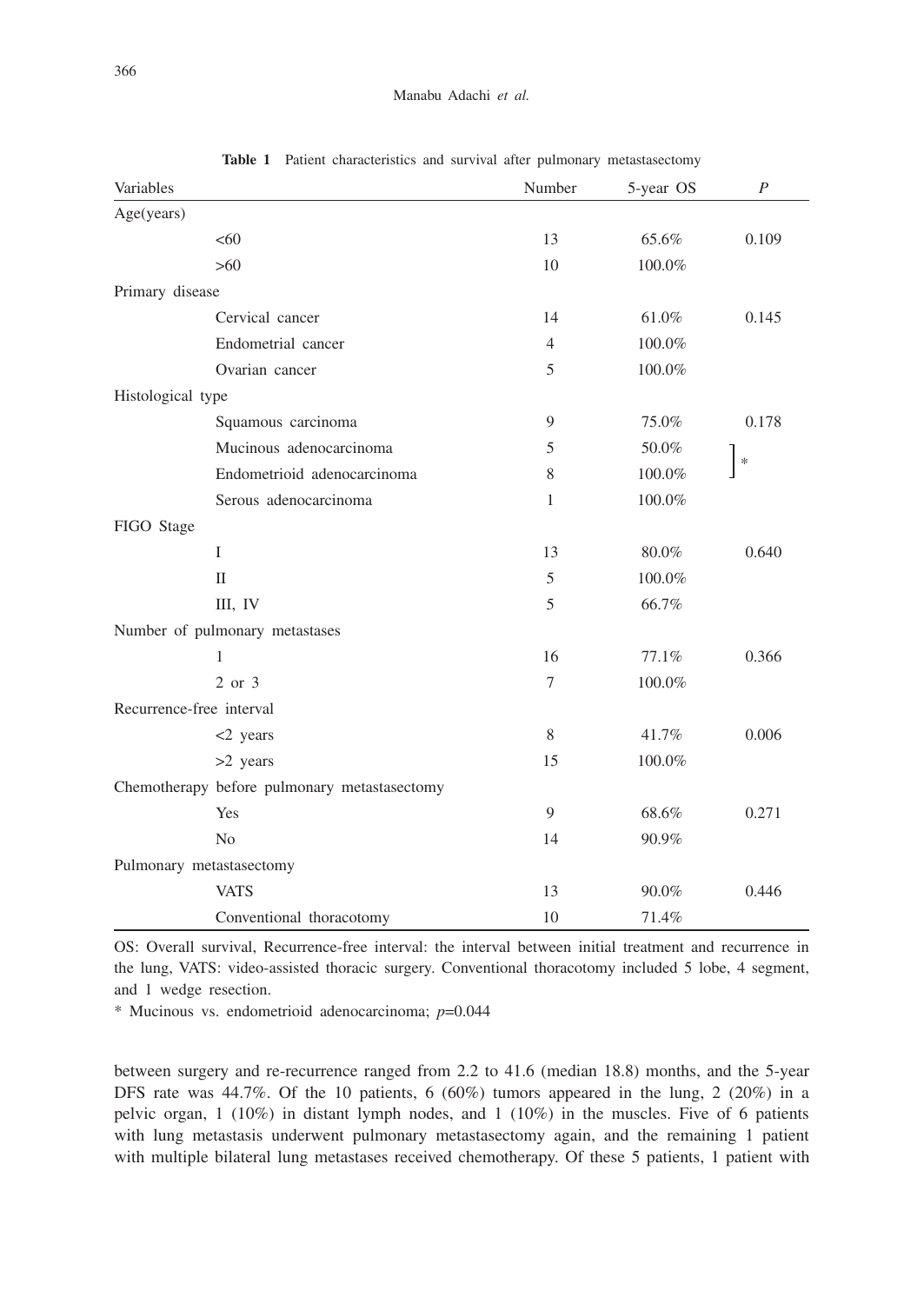

**Fig. 1A** Overall survival curves according to histological type. **Fig. 1B** Overall survival curves according to the disease-free interval after initial treatment.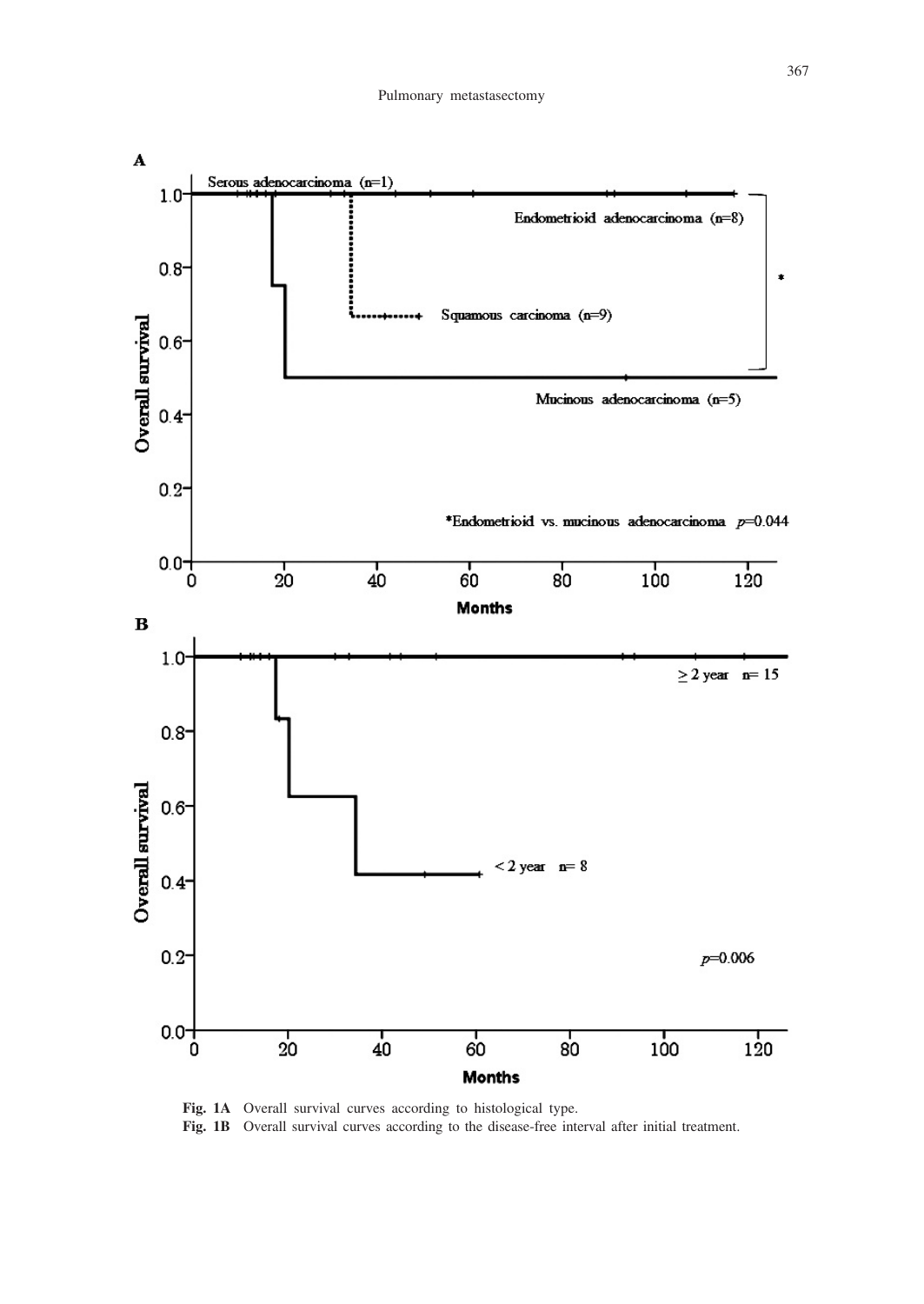#### Manabu Adachi *et al.*

| Variables                                   | Number                   | $\%$     |
|---------------------------------------------|--------------------------|----------|
| Re-recurrence                               |                          |          |
| Yes                                         | 10                       | 43.5%    |
| N <sub>0</sub>                              | 13                       | 56.5%    |
| Time to diagnosis of re-recurrence          |                          |          |
| Median time (range)                         | 18.8 $(2.2-41.6)$ months |          |
| Re-recurrence site                          |                          |          |
| Lung                                        | 6                        | $60.0\%$ |
| Ipsilateral side                            | 3                        |          |
| Contralateral side                          |                          |          |
| Both sides                                  | $\overline{2}$           |          |
| Others                                      | 4                        | $40.0\%$ |
| Treatment for re-recurrence                 |                          |          |
| Pulmonary surgery with/without chemotherapy | 5                        | 50.0%    |
| Chemotherapy only                           | 5                        | 50.0%    |

**Table 2** Re-recurrence after pulmonary metastasectomy

3 nodules on both sides underwent pulmonary surgery in two steps. All 5 of the patients were alive at the time of this writing, although 1 patient had experienced a third recurrence in the lung.

### *Complications of pulmonary metastasectomy*

Of the 23 patients who underwent a total of 29 surgeries, 24.1% of the patients were older than 70 years of age. Among them, no serious complications or extended hospitalizations after surgery were observed except in 1 patient who underwent 3 pulmonary metastasectomies. This particular patient, who was 79 years old, required temporary home oxygen therapy postoperatively, but her condition improved within 6 months.

#### *Chemotherapy for lung metastasis*

The survival rates were compared between the pulmonary metastasectomy group and the chemotherapy-only group. The chemotherapy-only group comprised patients with 3 or fewer lung metastases who were extracted from the same population. Table 3 shows the characteristics of the patients in the pulmonary metastasectomy versus the chemotherapy-only groups. No differences were observed between the 2 groups after performing an analysis of the categorical data using the chi-squared test. Of the 12 patients who received chemotherapy, only 6 (50%) had a CR, 1  $(8.3\%)$  had a PR, 3 (25%) had SD, and 2 (16.7%) had PD. One of the 6 patients with a CR experienced recurrence in 1 lung. Although the survival rate in the patients in the pulmonary metastasectomy group tended to be higher than in the patients in the chemotherapy-only group, no significant differences were observed (5-year OS 81.7% vs. 49.5%, respectively, *p*=0.072, Figure 2).

## **DISCUSSION**

Few reports have been published regarding pulmonary metastasectomy for patients with recurrent gynecologic epithelial carcinoma. In an analysis of 5,206 patients who underwent the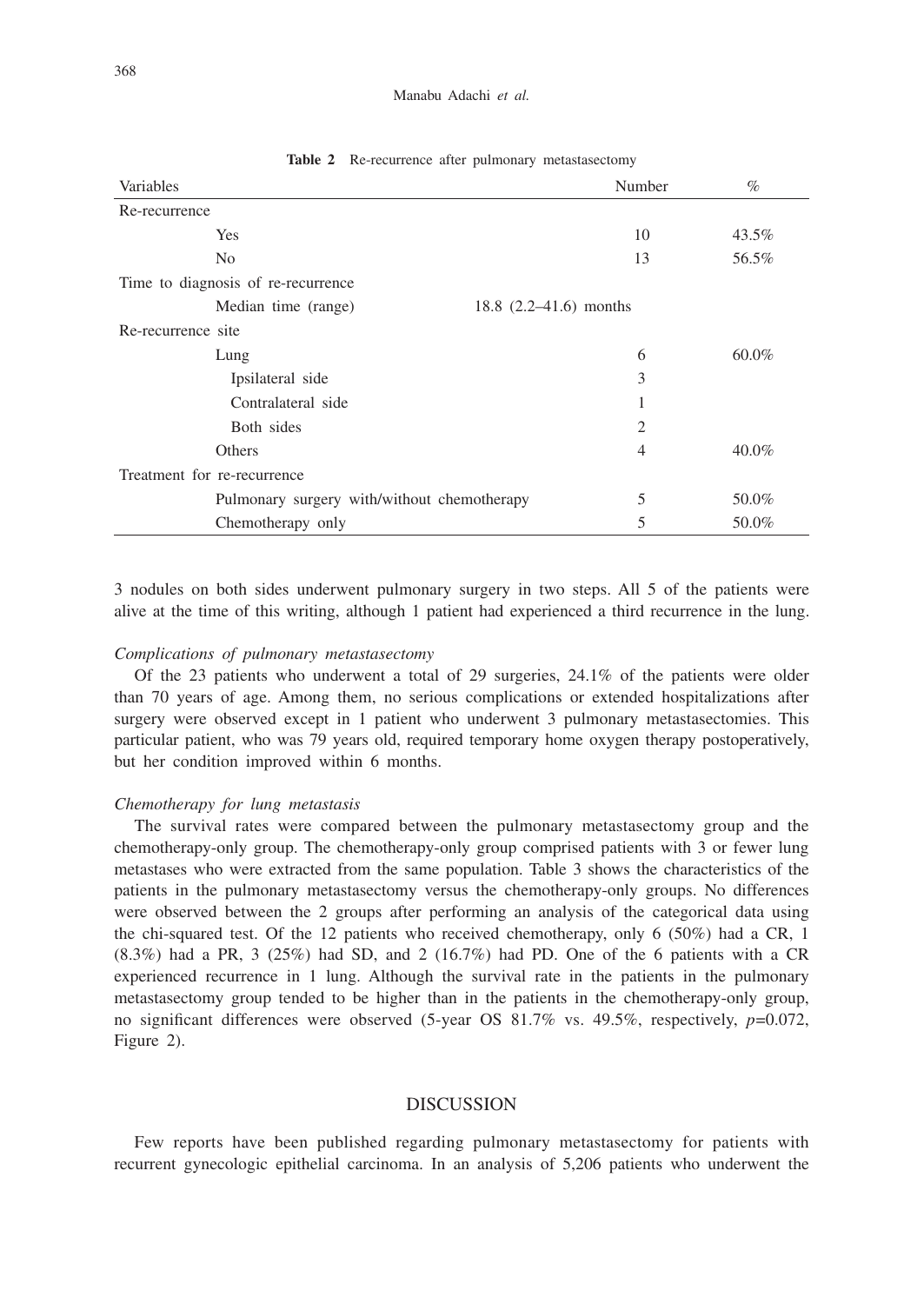| Variables                                                     | Total | Number of patients |                   |                | $\overline{P}$      |       |
|---------------------------------------------------------------|-------|--------------------|-------------------|----------------|---------------------|-------|
|                                                               |       |                    | Surgery* $(n=23)$ |                | Chemotherapy (n=12) |       |
| Age (years)                                                   |       |                    |                   |                |                     |       |
| Median age (range) in years                                   |       | 56 (28–77)         |                   | 58.5 (44–76)   |                     |       |
| <60                                                           | 20    | 13                 | 60.9%             | 7              | 58%                 | 0.884 |
| >60                                                           | 15    | 10                 | 41.7%             | 5              | $42\%$              |       |
| Primary disease                                               |       |                    |                   |                |                     |       |
| Cervical cancer                                               | 21    | 14                 | 60.9%             | 7              | 58%                 | 0.607 |
| Endometrial cancer                                            | 8     | $\overline{4}$     | 17.4%             | $\overline{4}$ | 33%                 |       |
| Ovarian cancer                                                | 6     | 5                  | 21.7%             | 1              | 8%                  |       |
| Histological type                                             |       |                    |                   |                |                     |       |
| Squamous carcinoma                                            | 15    | 9                  | 39.1%             | 6              | 50%                 | 0.797 |
| Mucinous adenocarcinoma                                       | 8     | 5                  | 21.7%             | 3              | 25%                 |       |
| Endometrioid adenocarcinoma                                   | 11    | 8                  | 34.8%             | 3              | 25%                 |       |
| Serous adenocarcinoma                                         | 1     | 1                  | 4.3%              | $\overline{0}$ | $0\%$               |       |
| Number of lung metastases                                     |       |                    |                   |                |                     |       |
| 1                                                             | 22    | 16                 | 69.6%             | 6              | 50%                 | 0.256 |
| 2 or 3                                                        | 13    | 7                  | 30.4%             | 6              | 50%                 |       |
| Diagnosis time of pulmonary metastasis post initial treatment |       |                    |                   |                |                     |       |
| $<$ 2 years                                                   | 13    | 7                  | 30.4%             | 6              | 50%                 | 0.256 |
| $>2$ years                                                    | 22    | 16                 | 69.6%             | 6              | 50%                 |       |

Table 3 Characteristics of the patients in the pulmonary metastasectomy versus chemotherapy only groups

Surgery\*: pulmonary metastasectomy



**Fig. 2** Overall survival curves according to treatment for recurrent lung metastasis.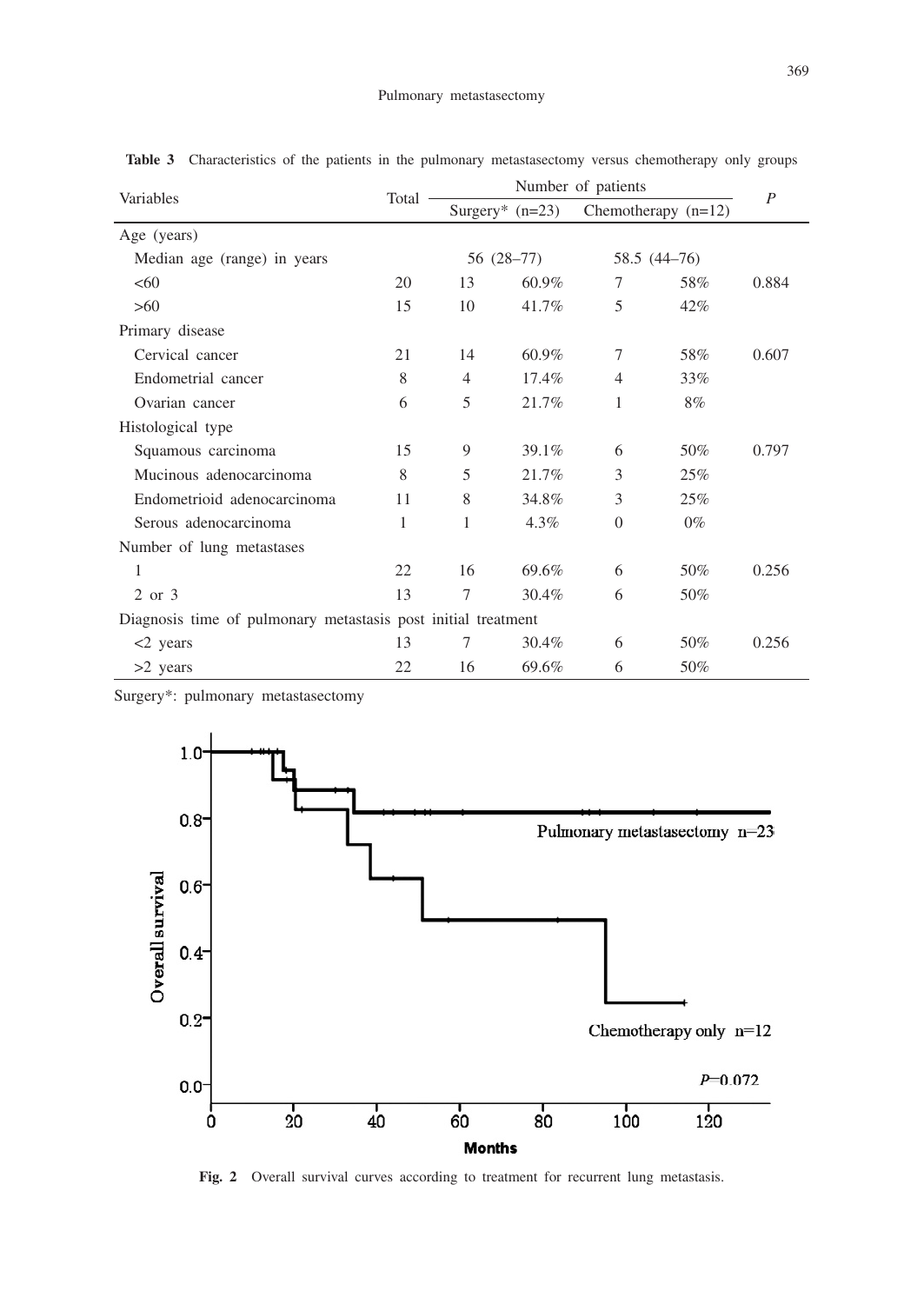surgery, Pastorino *et al.*<sup>1)</sup> reported that the number of uterine cancer cases was 83 (3.6%) out of the 2,273 female patients, but the number of breast cancer cases was 396 (17.4%). In patients with cervical cancer, which has the highest rate of lung metastasis among cervical, endometrial and ovarian cancer,<sup>13, 14</sup>) the rate of isolated lung metastasis was founded to be 1.5 to  $6\%$ .<sup>11, 15, 16</sup>) According to our data, the rate of isolated lung metastasis among 35 epithelial carcinomas was 1.1% among the 3,110 patients with gynecologic cancers.

In general, pulmonary metastasectomy is accepted for patients with the following conditions: (1) the patient must have adequate pulmonary reserve and be at low risk for surgical intervention; (2) the primary malignancy must be either controlled or controllable; (3) there must be no evidence of extra-thoracic metastatic disease; and (4) a complete resection of the pulmonary metastases must be possible.<sup>1, 2, 17)</sup> In our study, all of the patients also underwent pulmonary resection according to these criteria after an evaluation for extra-thoracic metastatic disease. In most of these patients, a pathological diagnosis of lung tumor was made after a CT-guided biopsy or a biopsy with bronchoscopy prior to surgery, but the histologic diagnosis was made by VATS in some patients.

Various results have been reported for survival after pulmonary metastasectomy due to the different populations studied, including patients with epithelial tumors and patients with non-epithelial tumors. The 5-year OS rate was 10 to 46.8% in patients with mixed epithelial carcinomas and sarcomas.14, 16) In addition, this report also showed a significant difference between adenocarcinoma and sarcoma in 17 patients with uterine cancer (median survival; 46 months vs. 25 months, respectively,  $p=0.02$ ). With respect to the survival of patients with cervical cancer, the 5-years OS rate ranged from 0 to  $45.7\%$ .<sup>13, 14, 16)</sup> An analysis of the histological types of this cancer showed that the 5-year OS rate of patients with squamous cell carcinoma (SCC) showed a tendency to be higher than that in patients with adenocarcinoma<sup>13, 18</sup>). Yamamoto *et al.*<sup>19</sup>). reported data from a multicenter study and found a significant difference in the DFS between the 20 patients with SCC and the 9 patients with adenosquamous cell carcinoma or adenocarcinoma in both a univariate analysis (5-year DFS:  $47.4\%$  vs. 0%, respectively,  $p=0.0141$ ) and a multivariate analysis (hazard ratio: 3.775, 95% confidence interval 1.271–11.212, *p*=0.0168). In contrast, in Anraku's report<sup>13</sup> on a large number of patients enrolled from more than 20 institutions, no statistically significant difference was found between the 5-year OS rates of the 2 groups (58 SCCs vs. 13 adenocarcinomas: 46.8% vs. 40.3%, respectively, *p*=0.92). Our single-institution study indicated a favorable prognosis for patients with SCC in comparison with adenocarcinoma, but no significant difference was observed. Regarding endometrial cancer, the 5-year OS rate has been reported to be 27.8% to 75.5% in previous studies<sup>1, 2, 14, 16</sup> and was 100% in our study. Furthermore, the endometrioid adenocarcinoma subtype of endometrial or ovarian cancer had a significantly better prognosis than the mucinous adenocarcinoma subtype of cervical cancer  $(p=0.044)$ . Our data featured higher survival rates than other studies, and there are two possible reasons for this result: first, most patients had 1 or 2 lung nodules, and no patient had more than 4 nodules; second, most patients underwent a complete pulmonary metastasectomy. Many authors have demonstrated that complete resection is a significant prognostic factor.<sup>1, 2, 14, 16)</sup>

Prognostic factors are also important indicators for the selection of pulmonary resection or chemotherapy for patients. Some authors have reported that the disease-free interval (DFI) from the initial treatment does not significantly influence survival.<sup>18, 19)</sup> In contrast, it has also been reported that a longer DFI is a strong prognostic factor for the survival of patients after pulmonary resection (>12 vs. <12 months, 5-year OS 59.8 vs. 17.1%, *p*<0.001,13) >24 vs. <24 months: approximately 65 vs.  $25\%$ ,  $p=0.004^{14}$ ). Our data were similar to these results in that we also found that a favorable prognosis was associated with a longer recurrence-free interval.

In cervical cancer, the response rates (CR plus PR) for a single chemotherapy agent for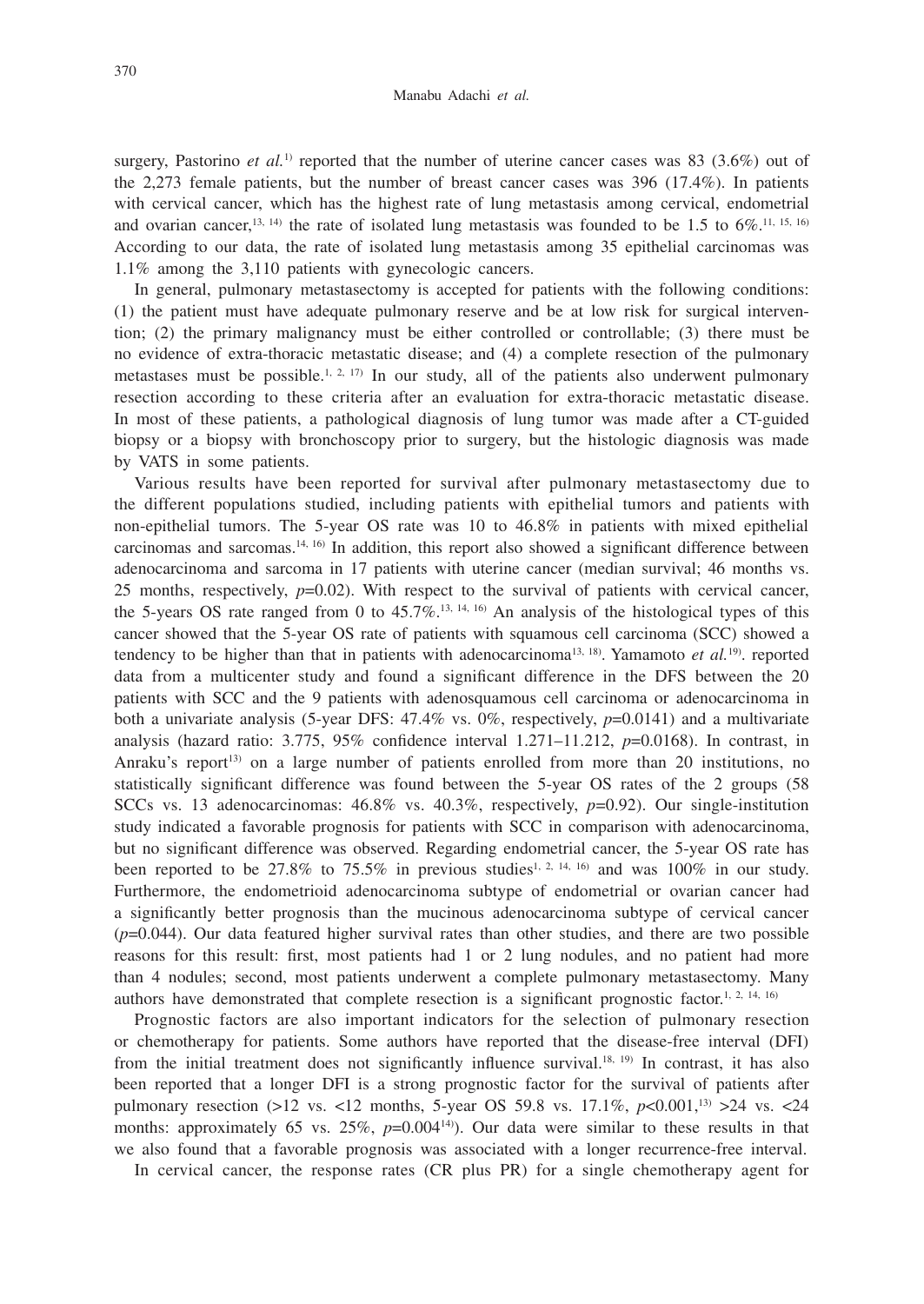patients with recurrent tumors have been reported to be 14 to  $40\%$  for cisplatin or ifosfamide,<sup>6)</sup> and 46% for paclitaxel-cisplatin regimens for patients with recurrence after radiotherapy.<sup>20)</sup> In endometrial cancer, the response rates have been reported to be 20 to 42% for cisplatin or  $doxorubicin<sup>21</sup>$  and to be 60% for paclitaxel-carboplatin regimens in recurrent and advanced cancers.22) In our study, a total of 20 patients received chemotherapy for recurrent lung tumors, including patients who underwent surgery after chemotherapy because of tumor chemoresistance. The response rate for cervical cancer  $(33.3\%)$  was lower than that for endometrial cancer (83.3%), similarly to previous reports. Although there was no significant difference between chemotherapy only and surgery, patients who underwent surgery were more likely to have a favorable long-term outcome (8-year OS rate 81.7% vs. 24.8%, *p*=0.072). There may have been some bias because the chemotherapy-only group included patients who were not able to undergo surgery to remove even just one nodule, such as patients who refused treatment or who had 5 cm tumors in the hilar region. However, our data suggested that even patients who did not achieve remission after chemotherapy were helped by surgery. Anderson's study<sup>16)</sup> also indicated that pulmonary resection could provide a survival advantage even for patients with isolated lung metastases with chemoresistance.

Furthermore, we examined re-recurrence rates after pulmonary metastasectomy. Few reports have been published on this topic. Of the 23 total patients who underwent surgery, 6 patients (26%) had re-recurrent lung tumors, 5 of which (83%) underwent lung surgery again.

Most authors have reported that pulmonary metastasectomy is safe and effective and that it is associated with very low perioperative morbidity and mortality.<sup>1, 2, 13, 16)</sup> In our study, approximately 25% of the patients at the time of surgery were older than 70 years of age. No severe complications higher than grade 3 were observed, except in one patient. Many authors have suggested that pulmonary metastasectomy provides a survival advantage for selected patients with isolated lung metastases.16, 18, 23) With respect to the therapeutic management of recurrence, it is necessary to consider various conditions when choosing among surgery, chemotherapy, and radiation therapy.

In conclusion, our results indicated that pulmonary metastasectomy contributed to the longterm survival and was a low-risk treatment. Surgery for isolated lung metastasis might provide a favorable prognosis not only for patients with a long RFI but also for patients with chemoresistant tumors or re-recurrent tumors. Our study has several limitations due to the small number of patients and the retrospective nature of the study. It will be necessary to evaluate the benefits and complications of the surgery in a larger sample in the future.

# CONFLICT OF INTEREST STATEMENT

The authors declare that there are no conflicts of interest.

# **REFERENCES**

- 1) Pastorino U BM, Friedel G, Ginsberg RJ, Girard P, Goldstraw P, Johnston M, Putnam JB, . Long-term results of lung metastasectomy: prognostic analyses based on 5206 cases. The International Registry of Lung Metastases. *J Thorac Cardiovasc Surg*, 1997; 113: 37–49.
- 2) Monteiro A, Arce N, Bernardo J, Eugenio L, Antunes MJ. Surgical resection of lung metastases from epithelial tumors. *Ann Thorac Surg*, 2004; 77: 431–437.
- 3) Alifrangis C, Agarwal R, Short D, Fisher RA, Sebire NJ, Harvey R, Savage PM, Seckl MJ. EMA/CO for high-risk gestational trophoblastic neoplasia: good outcomes with induction low-dose etoposide-cisplatin and genetic analysis. *J Clin Oncol*, 2013; 31: 280–286.
- 4) Kapp DS, Shin JY, Chan JK. Prognostic factors and survival in 1396 patients with uterine leiomyosarcomas: